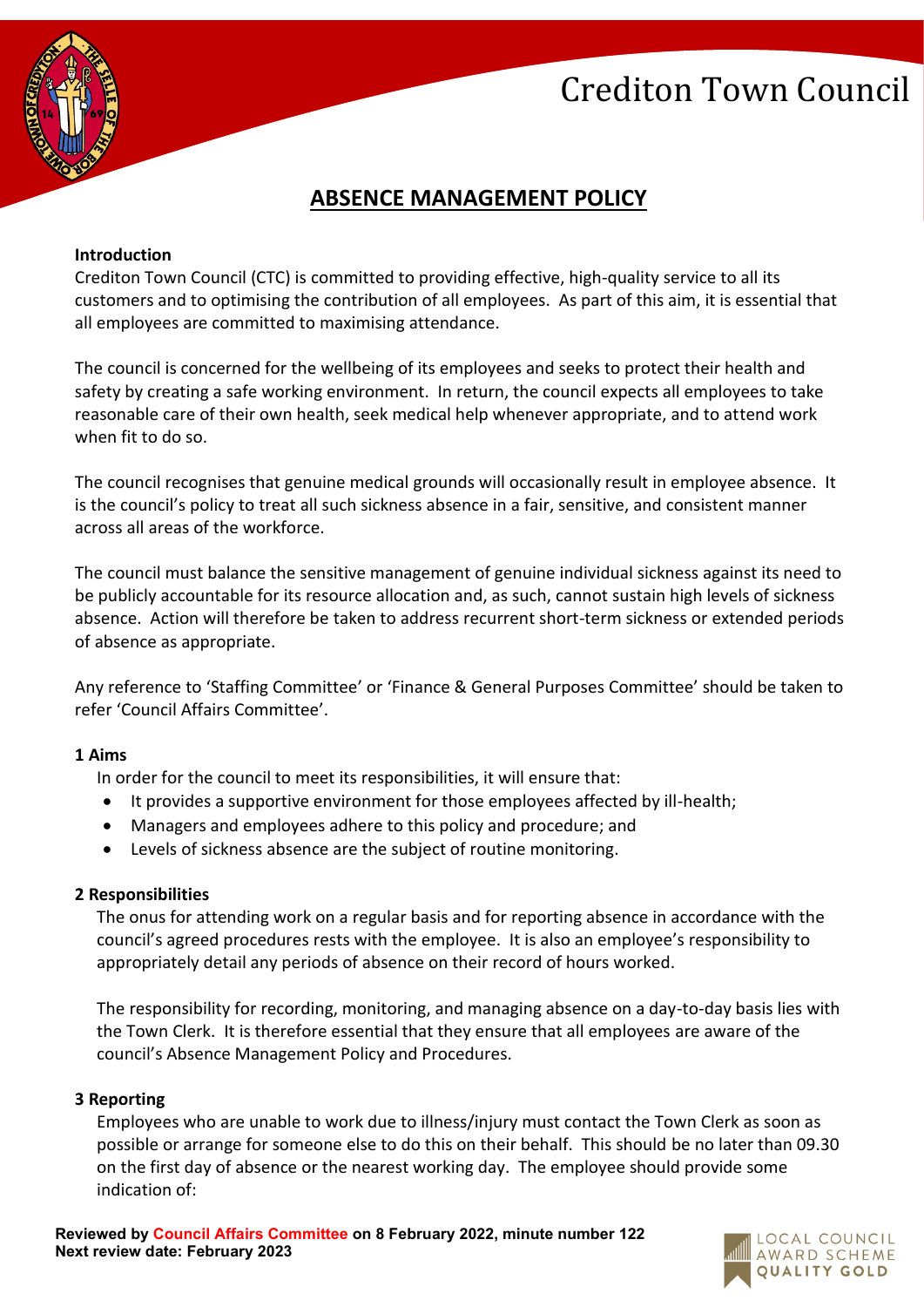- The nature of the absence;
- The date the injury/illness began (including weekends and holidays);
- The expected duration of the absence; and
- Whether there are any immediate work commitments that need completing/reassigning during the absence.

If the Town Clerk is unavailable, the employee should ensure that contact is made with the office.

The employee must maintain contact with his or her Line Manager during any period of sickness absence lasting longer than one day, so that the Line Manager is aware of any progress and the expected date of return to work. If the employee is unable to do so, they must arrange for someone else to do this on their behalf.

Failure to follow the sickness reporting process might lead to the absence from work being considered as unauthorised, resulting in loss of pay and possible disciplinary action.

# **4 Certification**

Where the absence is for a period of up to seven days (inclusive of weekends) and not covered by a doctor's certificate, the employee will be asked to complete a self-certification form on their return to work.

If the absence exceeds seven days – and the employee has not already done so – the employee should provide a doctor's certificate for the remainder of the absence. The employee will need to ensure that there is always a current certificate. The doctor's certificate ('fit note') will include whether or not the employee needs to see a doctor again before returning to work.

If the doctor's certificate states that the employee "may be fit for work", the employee should inform the Town Clerk immediately. They will discuss with the employee whether there are any additional measures that may be needed to facilitate the return to work, taking into account the doctor's advice. This may take place at a Return to Work Interview or an Absence Review Meeting. If appropriate measures cannot be taken, the employee will remain on sick leave and the Town Clerk will set a date to review the situation.

# **5 Return to Work Meetings**

When the employee returns to work after any period of absence, the Town Clerk will arrange to meet with them. This meeting will occur on the first day back or as soon as possible. The purpose of this meeting is:

- To provide an opportunity for the Town Clerk to check that the employee is fit enough to return to work;
- To give the employee an opportunity to voice any concerns that they may have and/or to identify any domestic, welfare, or work-related problems in an appropriate forum;
- To ensure that the employee is aware of work-related matters that have occurred during their absence; and
- Fill out the Sickness Declaration Form.

# **6 Miscellaneous**

**Reviewed by Council Affairs Committee on 8 February 2022, minute number XXX Next review date: February 2023**

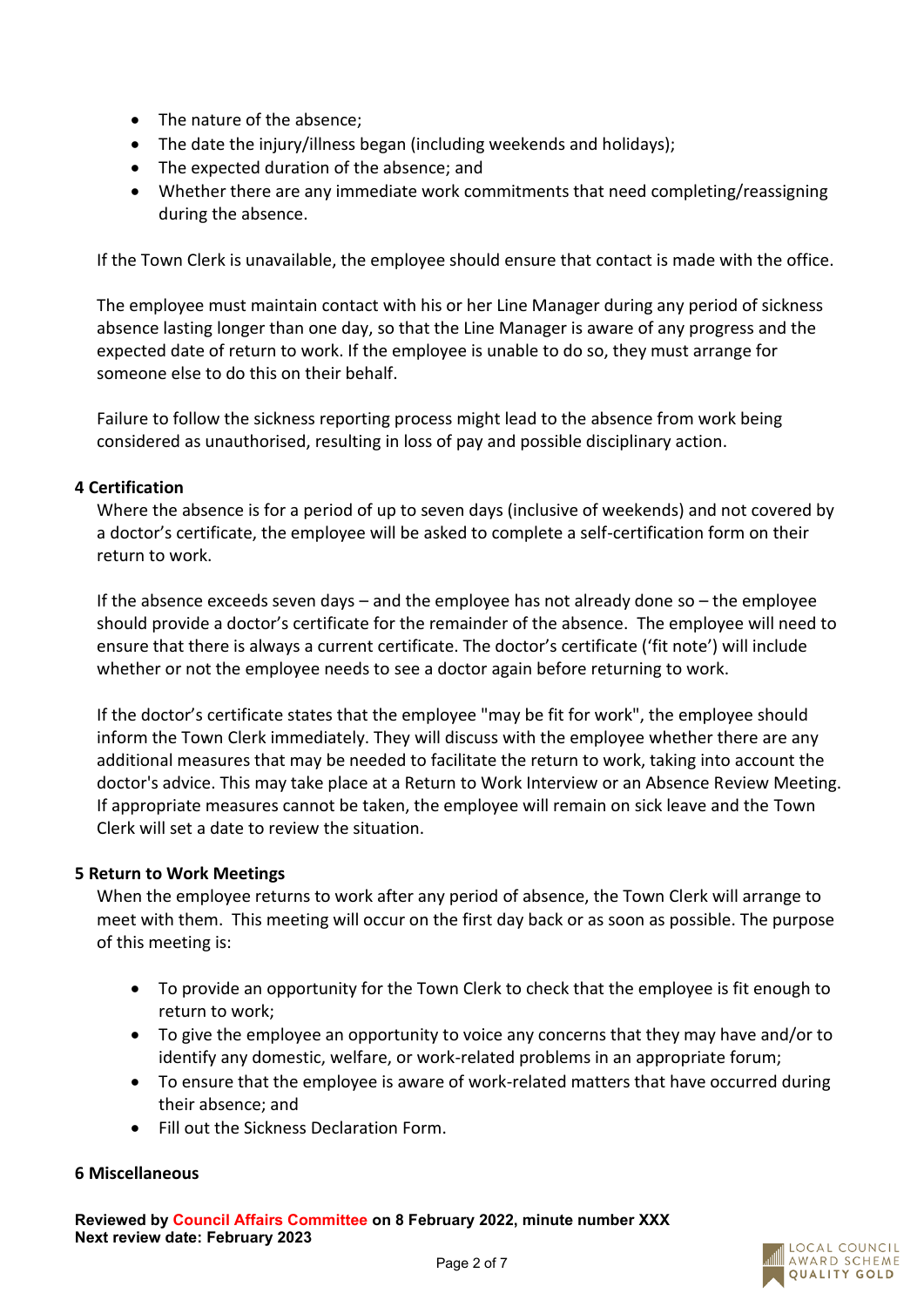It is important that the employee complies with these procedures so that:

- The council can be aware of any potential problems and provide assistance to the employee where necessary; and
- Any sick pay to which the employee would otherwise be entitled is not withheld or refused.

Records retained in respect of sickness absence will be treated with sensitivity and confidentiality at all times, in accordance with the provisions of prevailing Data Protection legislation. The employee is entitled to access their records on request.

Entitlements to sickness allowance are as follows:

| During 1 <sup>st</sup> year of service | 1 month's full pay and (after completing 4 months' service)<br>2 months' full pay.                |
|----------------------------------------|---------------------------------------------------------------------------------------------------|
| During $2^{nd}$ year of service        | 2 months' full pay and 2 months' half pay                                                         |
| During 3rd year of service             | 4 months' full pay and 4 months' half pay                                                         |
|                                        | During 4 <sup>th</sup> /5 <sup>th</sup> year of service 5 months' full pay and 5 months' half pay |
| After 5-years service                  | 6 months' full pay and 6 months' half pay.                                                        |

*NB For the purpose of calculating 'half' pay, the rate of pay for the agreed salary month will be used.*

Time off may be required for medical or dental appointments. Where such time off is required it will only be granted at the discretion of the Town Clerk. Where possible, such appointments should be outside normal working hours. If this is not possible holiday or time-in-lieu must be used.

# **7 Underlying Medical Conditions**

If at any stage of the Managing Attendance Review Process the employee and/or their manager identifies that their attendance may be affected by an underlying medical condition, the Town Clerk will give consideration whether to request that an Occupational Health referral is arranged, which may be at the council's expense.

This process would involve gaining the employee's consent to refer them to the council's Occupational Health advisor. The purpose of this referral would be to obtain independent medical advice on:

- The nature of any underlying/recurrent condition;
- How to support the employee to improve their attendance, eg suggestions for reasonable adjustments to the employee's work, which the council could consider.

Any agreed adjustments should be taken into account when applying the following procedure, which may need to be adapted accordingly.

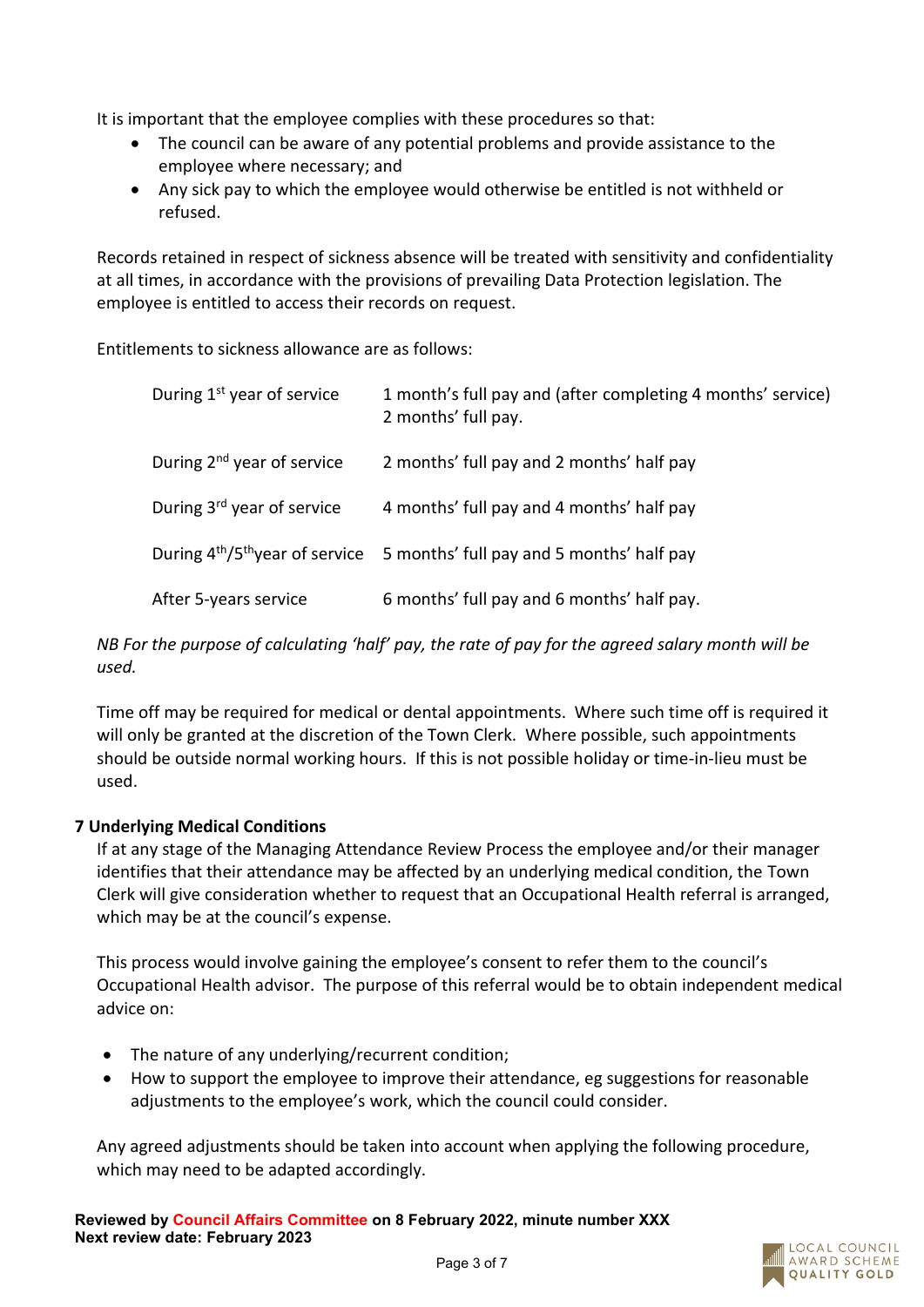# **8 Frequent Intermittent Absence**

In addition to the Return to Work interviews after all periods of absence, the council will institute a more formal review of attendance records and reasons for absence with an employee if any of the following triggers are met:

- A mixture or pattern of absences that gives cause for concern;
- Where an employee has had three or more periods of absence in a rolling three-month period;
- Where an employee has had four or more periods of absence in a rolling 12-month period; or
- Where an employee has had a total of five days short-term sickness within any period of 12 months.

The relevant manager will arrange a sickness review meeting with any employee whose absence record matches or exceeds the above criteria.

During the meeting, the manager should draw the employee's attention to their poor attendance record and the problems that their absences are causing for the council and other employees. Where no underlying medical condition is disclosed, the employee will be advised that their attendance record will be monitored (over a period of not less than 3 months) and that significant improvement will be required. In addition, employees will be warned that if no such improvement is forthcoming, serious consideration will be given to reviewing their employment situation. This will be confirmed in writing.

Return to Work interviews will continue to be carried out following any absences that occur during this monitoring period. These interviews afford the manager the opportunity to remind the employee of the Council's concerns.

If no significant improvement in attendance is demonstrated, a further Sickness Review Meeting will be arranged. The employee will be invited in writing to attend this meeting, and will be offered the right to be accompanied by a work colleague or trade union representative. At this meeting, the employee will once again be reminded of the problems caused by the absences and, if this has not already been addressed, they will be asked if they wish to disclose any underlying medical condition or problem of which the manager is unaware. If such a condition is disclosed, the advice in section 5 above should be followed. Where no adjustments to this process have been agreed (eg due to an underlying medical condition), the employee will normally be told that their attendance record will be subject to a further period of monitoring (of not less than 3 months) and that their employment may be terminated if the required improvement is not effected.

Employees whose levels of attendance improve satisfactorily during periods of informal or formal monitoring will be reminded that they will be expected to maintain these levels of attendance. Failure to do so will result in further monitoring or the initiation of formal action.

Where an employee's attendance has not improved to the required level, an Attendance Hearing will be arranged (see Section 8) to consider whether or not the employee should be dismissed.

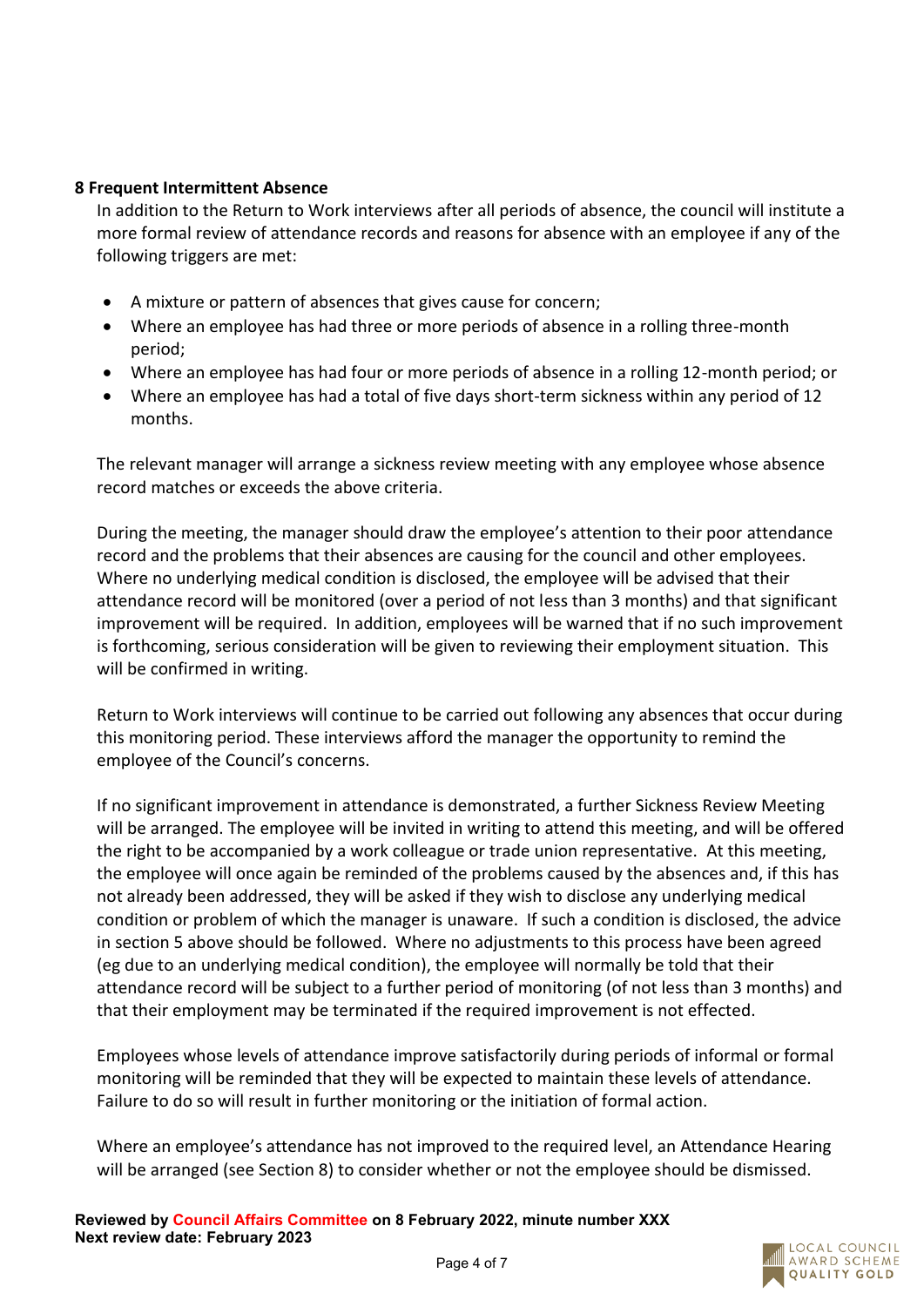# **9 Long-Term Absence**

All cases of long-term absence will be treated sympathetically, and every assistance will be given to the employee to return to work. The council will maintain contact with the employee and advise them that they should keep the council informed of developments relating to their medical condition. The council will hold Sickness Review Meetings with the employee during their absence, as appropriate, to: keep up to date, review the on-going absence, and offer support to the employee where appropriate.

In order to ensure that the council has access to guidance and advice in respect of the best course of action to follow in relation to such cases of absence, employees who have been absent for a continuous period of four weeks might, depending on the nature of the absence in question, be referred to the council's Occupational Health Physician. Where the Occupational Health Physician recommends that might affect the employee's continued employment, the relevant manager will hold a Sickness Review Meeting with the employee to discuss the alternative options. Employees may wish to have the support of a trade union representative or a work colleague present during such a meeting, and this should be positively encouraged.

Where a return to work following a period of prolonged absence might be facilitated by temporary redeployment or phased re-introduction (eg job sharing or part-time working) an employee can discuss these options with their manager and, If such measures are appropriate, the council will ensure that the support mechanisms necessary for this to occur are provided. Such arrangements will be for a defined period and will be subject to joint review.

In certain cases, the Occupational Health Physician might find that an employee is unfit to perform a particular job but fit enough to undertake other types of work. In such cases, full consideration will be given to the possibility of redeployment into alternative positions. Consideration will also be given to redeployment in cases where work in a particular place poses problems with attendance.

Where an employee remains absent and a return to work is not foreseeable within a reasonable timescale, the Town Clerk will arrange a Final Sickness Review meeting (see Section 8), which may lead to an Attendance Hearing (see Section 9) to consider dismissal.

# **10 Final Sickness Review Meeting**

Prior to dismissal being considered for either frequent intermittent absence or long-term absence, the Town Clerk will meet with the individual to explore whether there are any reasonable adjustments that could be made to enable an employee to remain employed.

Termination of employment may take place where:

- An employee is declared permanently unfit for work;
- An employee is declared medically unfit for their work and alternative employment cannot be found;
- A decision has been taken that the service can no longer tolerate a high level of absence; or

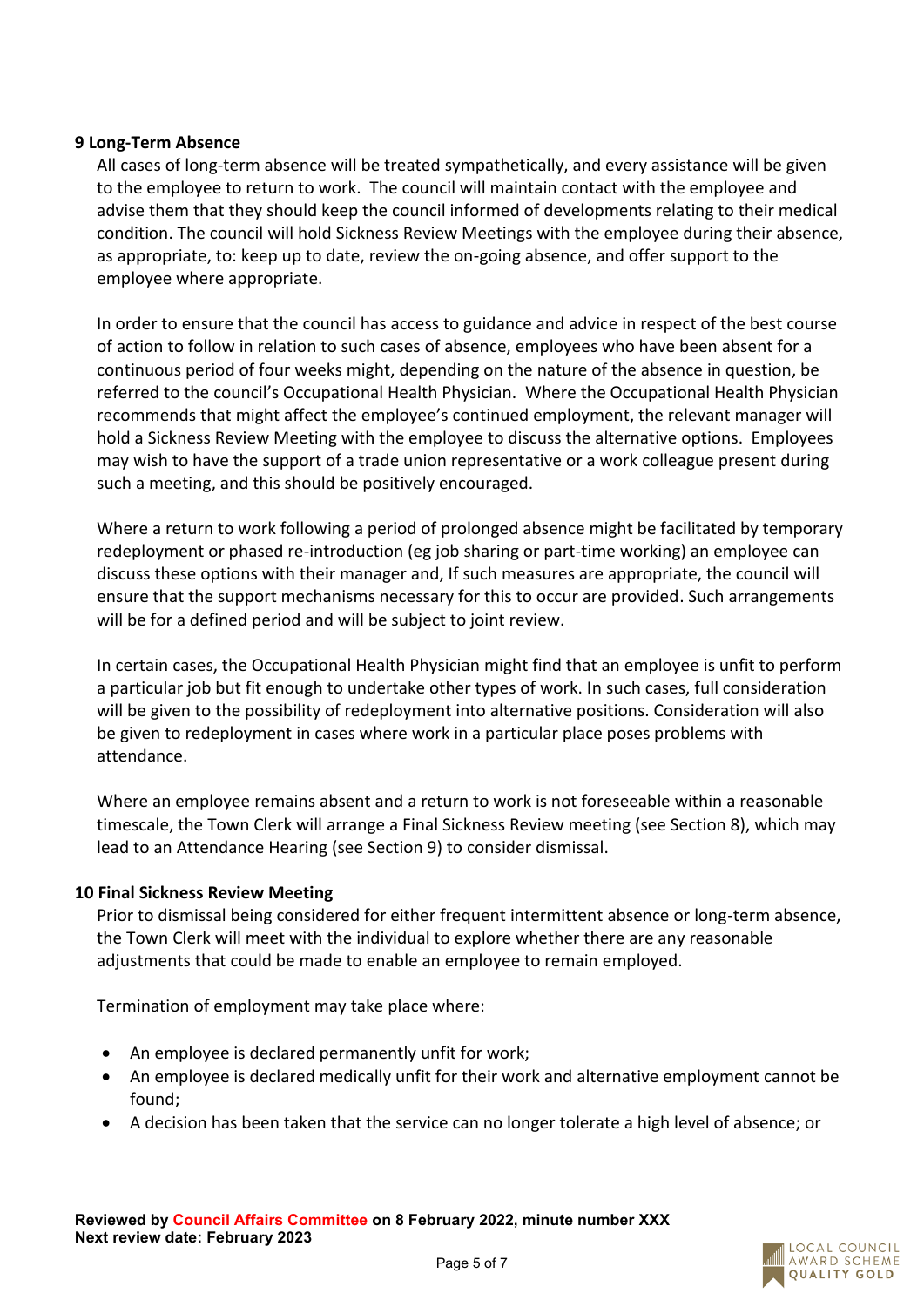• A decision is taken, within the council's disciplinary process, that an employee has wilfully abused the sickness absence/payments provisions or absented themselves without permission.

# **11 Attendance Hearing**

To reach a decision about whether dismissal is appropriate, an Attendance Hearing will be arranged. The employee will be invited in writing to attend the hearing and notified of their right to be accompanied by a Trade Union Representative or colleague.

The Hearing Panel will be comprised of three members of the Staffing Committee, who will make the decision. The Town Clerk or relevant manager will attend to outline the history of absence and any relevant steps taken and advice received.

All paperwork relating to the hearing will be circulated 5 days in advance of the hearing to all parties attending.

Once the Panel has considered the manager's and employee's cases, and all other relevant information, it will adjourn to make a decision.

The decision of the Panel will be confirmed to the employee in writing within 5 working days. The letter should clearly set out:

- 1 The Panel's decision:
	- a If a warning has been issued the timescale for this and the level of improvement required;
	- b If the decision is not to take action at this point and to review again in a certain time period, the applicable timescale for this; or
	- c If the decision is to dismiss the employee, inform them of their relevant notice period and provide them with any relevant pension information; and
- 2 The employee's right of appeal.

# **12 Appeals**

Employees have the right to appeal against any decision to issue a formal warning or dismissal under this procedure. If an employee wishes to appeal, they should write to the Town Clerk setting out the grounds of their appeal. This must be done within 10 days of the date of the letter informing them of the outcome of the Attendance Hearing.

Appeals will be heard by a separate panel of members, who will also normally be part of the Staffing Committee. An appeal hearing will be held where the employee can present their appeal. The Chair of the original panel will also attend to explain the original decision. Witnesses may be called.

Once the Appeal Panel has considered both the employee's appeal and the Hearing Chair's case, and considered all other relevant information, it will adjourn to make a decision.

The decision of the Appeal Panel is final and will be confirmed to the employee in writing within 5 working days. There is no further right of Appeal.

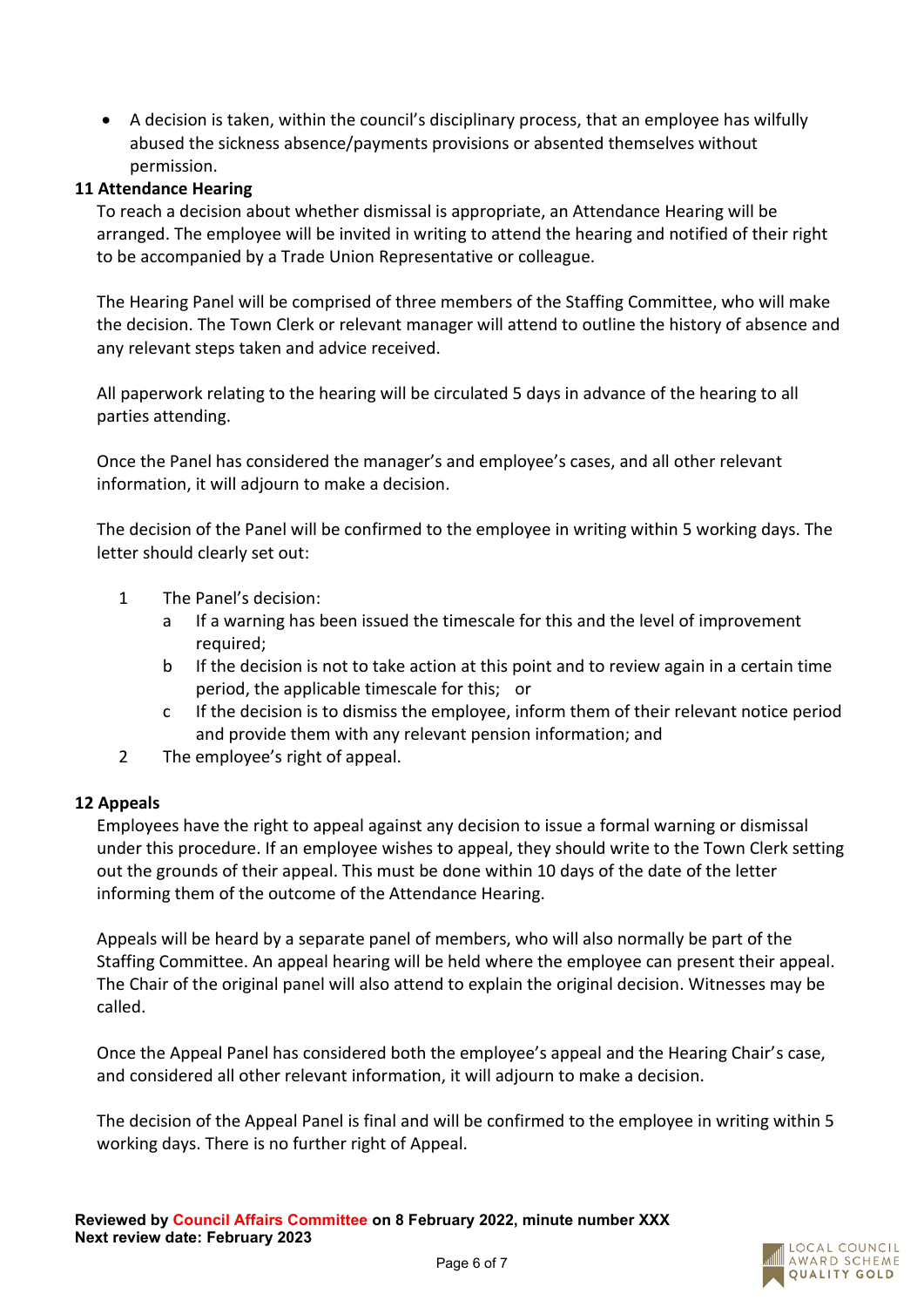# **13 Personal, Domestic, or Work-Related Problems**

Where an employee reveals that their absence has been a consequence of personal, domestic, or work-related problems, the relevant manager should endeavour to discuss with them any relevant details that they wish to disclose. Although an employee may have genuine concerns about revealing sensitive or personal information, they should be reminded that such matters will be treated confidentially, and that the council cannot assist them if it is not made aware of the problem. If an employee wishes to discuss matters with someone other than the relevant manager, the Chair of the Staffing Committee can be contacted for a confidential interview.

Once the problem has been clearly identified, appropriate assistance can be offered to the employee. In some circumstances, special leave, temporary adjustments in working arrangements, or referral to specialist agencies may be granted.

# **14 Alcohol/Drug Dependency**

Where an employee discloses that their absences are a consequence of alcohol or drug-related problems, they will be encouraged to seek help and treatment voluntarily through the council's Occupational Health Service or through resources of their own choosing. Employees may be granted, if necessary, leave to undergo treatment and any such leave will be regarded as sick leave within the terms of the council's sick pay scheme, with the monitoring of progress by the Occupational Health Service.

Should an employee refuse or discontinue any programme of assistance designed for them, then any unacceptable behaviour or inadequate standard of work will be dealt with on its merits through the council's Disciplinary Procedure.

# **15 Welfare**

If, as a consequence of medically related absence, the relevant manager has any concerns about an employee's ability to undertake the full range of duties and responsibilities associated with their post, consideration should be given to suspending them with pay, or finding alternative duties whilst medical advice is sought from the Occupational Health Unit.

# **16 Monitoring**

Monitoring is an important part of sickness absence. In order for reports to be issued to managers, it is important that all absence from the workplace is reported. All signed absence forms should be returned as soon as possible after the employee's Return to Work Interview has been conducted. The Town Clerk will ensure that an absence history is maintained for each employee. These records will provide the base data for the compilation, at regular intervals, of statistics showing the level of sickness absence across the council.

The sickness monitoring system will also enable the Town Clerk to identify Individual cases where frequent or lengthy absences have occurred, or where patterns of absence have been identified. However, the manager should view such notifications as a secondary means of identifying problems or potential problems.

The manager should ensure that they always maintain comprehensive records for each employee in relation to contact during and immediately following periods of sickness absence. These details